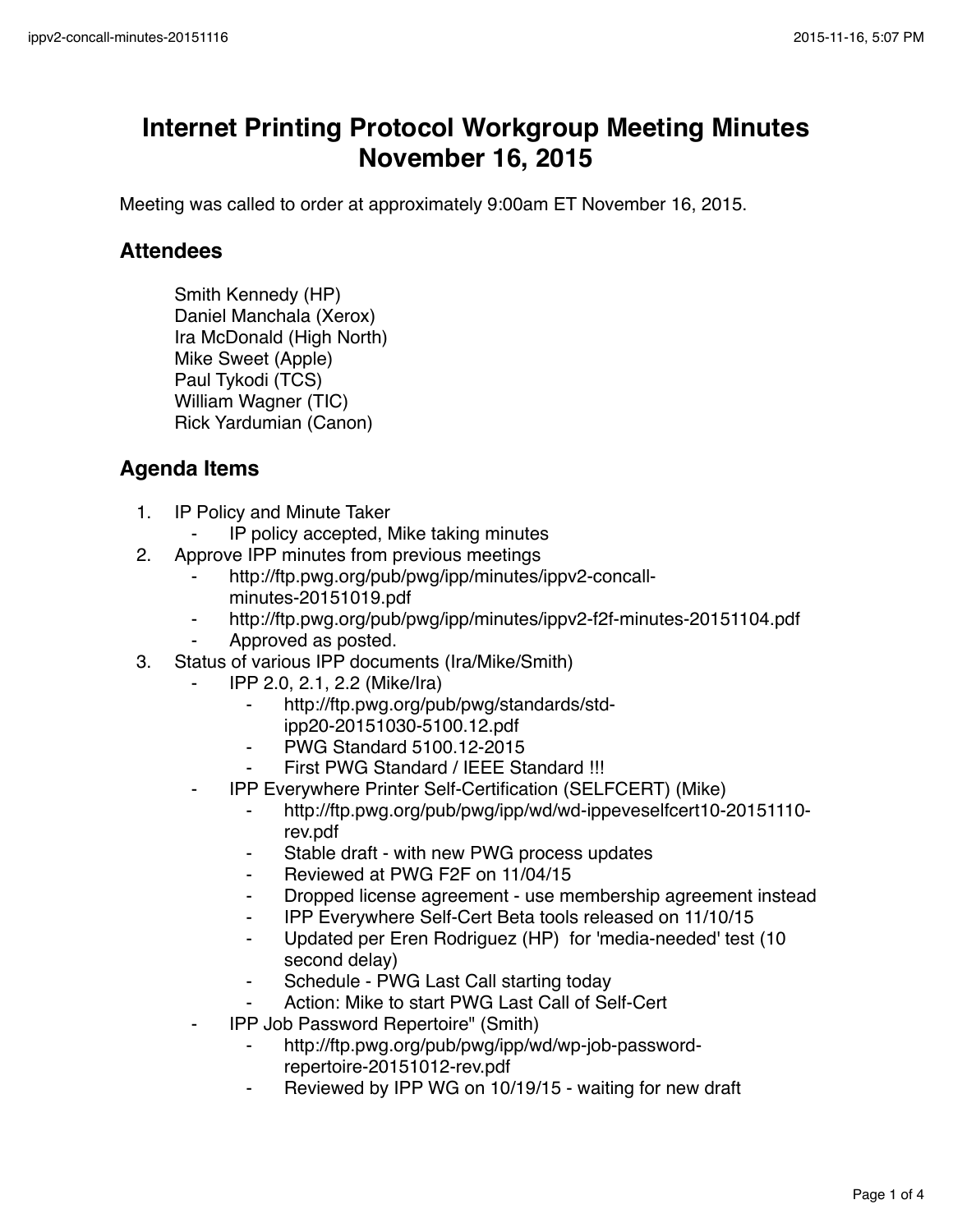- Plan is to register stand-alone (without enclosing IPP spec)
- Schedule IPP WG review and IANA registration in Q4 2015
- 4. Review of IPP WG Charter (Mike)
	- http://ftp.pwg.org/pub/pwg/ipp/wd/wd-ipp-charter-20151106-rev.pdf
	- ⁃ For review by IPP WG today and PWG SC on 11/19/15
	- ⁃ Schedule PWG Formal Vote in Q4 2015
	- Add Smith Kennedy as document editor
	- ⁃ Drop "personal" from "personal manufacturing devices" (two spots)
	- ⁃ ("3D Printers") instead of a.k.a.
	- ⁃ Drop "print-3d" from description of 3D spec
	- ⁃ XFORM-1: Q2/Q3 2016
	- ⁃ XFORM-2: Q3/Q4 2016
	- ⁃ IPPSTATE-1, MFDALERTS-1, FAXOUT-1: Interim draft
	- ⁃ IPPSTATE-2, MFDALERTS-2, FAXOUT-2: TBD
	- ⁃ Printer State Extensions v1.1 (Errata)
	- Add (Errata) to IPPSTATE, MFDALERTS, and FAXOUT
	- ⁃ Add Finishings 2.1 errata update
	- ⁃ Status: stable
	- Action: Mike to post stable draft of IPP charter with changes since the last charter
- 5. Registration of "jpeg-features-supported" (Mike)
	- http://www.pwg.org/archives/ipp/2015/018635.html
	- posted by Mike on 10/21/15
	- ⁃ http://afpcinc.org/wp-content/uploads/2014/04/AFPC-Subsets-v2.0.pdf
	- ⁃ excellent AFPC reference from Harry Lewis on 10/21/15 thanks!
	- ⁃ Approved as posted
	- Action: Mike to send Ira an update of the IANA IPP registry
	- Q: What about PNG and TIFF?
		- $A: No$
		- TIFF is a nightmare for interop (too many optional bits, used for camera raw, etc.)
		- PNG is not generally used for whole documents, reference library implements everything anyways
- 1. CMD field of IEEE 1284 DeviceID for PWG Raster (Till Kamppeter)
	- http://www.pwg.org/archives/ipp/2015/018643.html
	- Mike answered per PWG 5107.2 on 11/08/15 use Printer MIB value
- 2. IPP Staple and Punch Origins/Angles/Dimensions (Smith/Ira/Mike)
	- ⁃ http://www.pwg.org/archives/ipp/2015/018651.html
	- ⁃ off-list discussion on 11/06/15 to 11/09/15 started by Smith
	- ⁃ potential errata update to IPP Finishings 2.0 based on JDF attributes
	- ⁃ Mike/Ira to review JDF attributes and propose IPP extensions
	- ⁃ Track as errata update to IPP Finishings 2.0
		- New OPTIONAL xxx-configured attributes for stitch/staple orientation and width/size, punch hole diameter?
		- Define origin of punch holes and stitches/staples (for interop)
- 3. Review of IETF IPP/1.1 Updates (Mike/Ira)
	- https://www.ietf.org/internet-drafts/draft-sweet-rfc2910bis-05.txt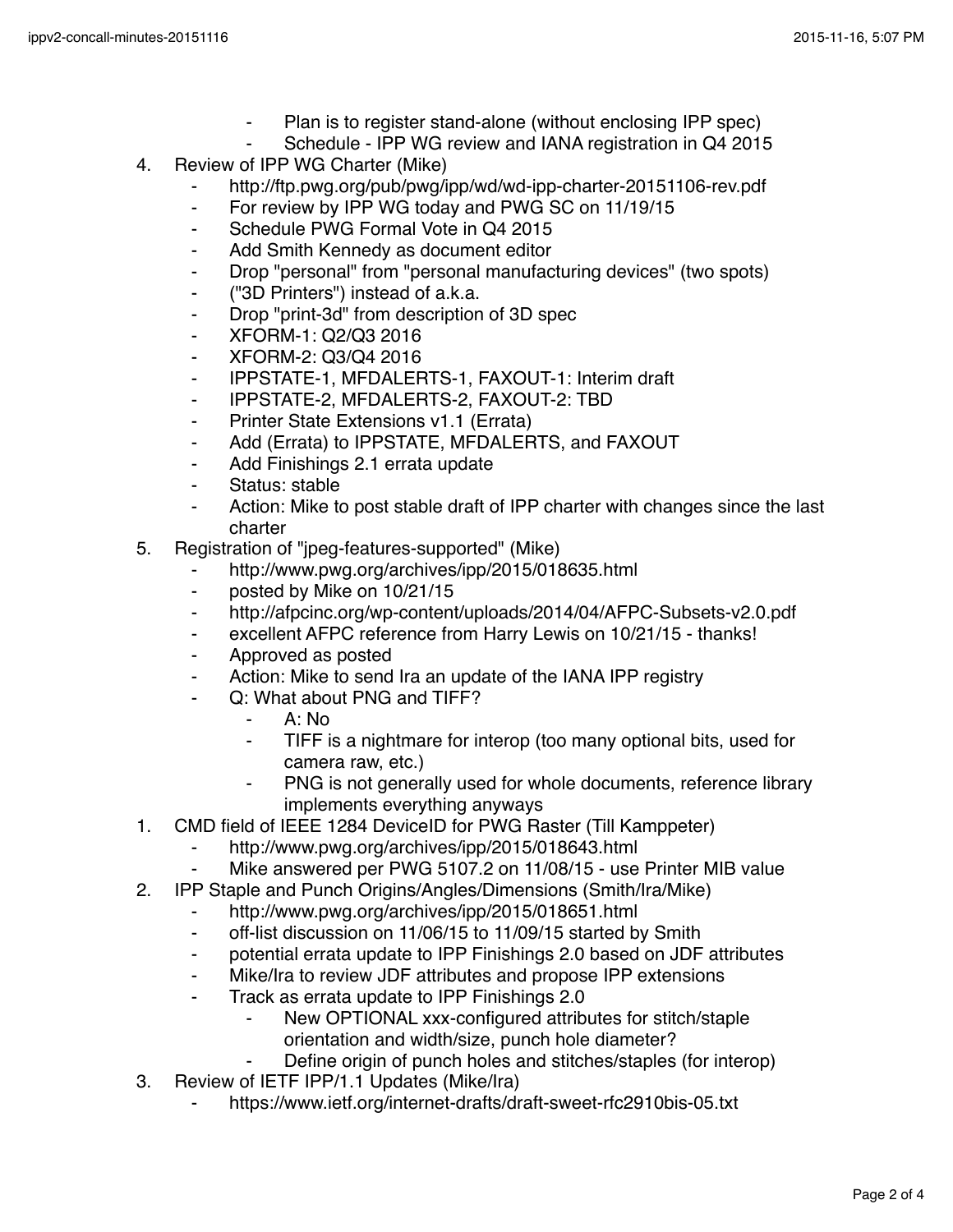- http://www.ietf.org/internet-drafts/draft-sweet-rfc2911bis-05.txt
- changes for new IETF Proposed Standard
- Barry Leiba (IETF ART AD) will be AD sponsor note on 07/12/15
- ⁃ Reviewed 2911bis at PWG F2F on 11/04/15 stopped at section 5.4.28
- **Section 5.4.29:** 
	- ⁃ Drop second "Job" in "Event Time Job Status Job attributes"
	- **Section 5.4.30:** 
		- ⁃ "in order to be useful" (instead of "in order to work")
- **Section 5.4.32:** 
	- ⁃ "defined in this document:"
	- Drop trailing paren after deflate
	- ⁃ Add trailing periods for all list items (deflate + compress need them).
	- "described in RFC xxx" for compress and deflate
- Section 6.1:
	- ⁃ "While this document does not define conformance requirements...."
- Section 7.6:
	- ⁃ "redirection" Further action IS taken ...
- Section 8:
	- ⁃ "Printer ought to reject" -> "Printer rejects"
	- ⁃ "For example, if a Client supplies a Job name that is in 'fr-ca', ..."
	- Bullets 3, 4, etc.: "These also can be" instead of "too"
- Global: Look for "too can"'s
- Section 9:
	- Review based on current IETF standards, IPPS RFC
- Section 9.1:
	- ⁃ "Where examples are provided, they are considered ..."
- Appendix B:
	- Drop "Appendix B" from the title, look for "Appendix B:"...
	- ⁃ "redirection" Further action IS taken ...
	- ⁃ "IPP CLIENTS SHOULD present the RECOMMENDED message, if present"
- Review organization/content against RFC style guide
- ⁃ Global: End User, Administrator, Operator as defined terms, add to terminology
- $-B.1.3$ :
	- defined in this document
- Global: "defined in IPP/1.1" -> "defined in this document"
- Delete appendix of media names, just reference MSN2 and say something about legacy names.
- ⁃ D.1:
	- Item 2: "The Document data is in the form of a print-stream" should be "The Document data is a set of input pages in a known media type."
	- ⁃ "The size(scaling), position(translation)" add spaces before parens